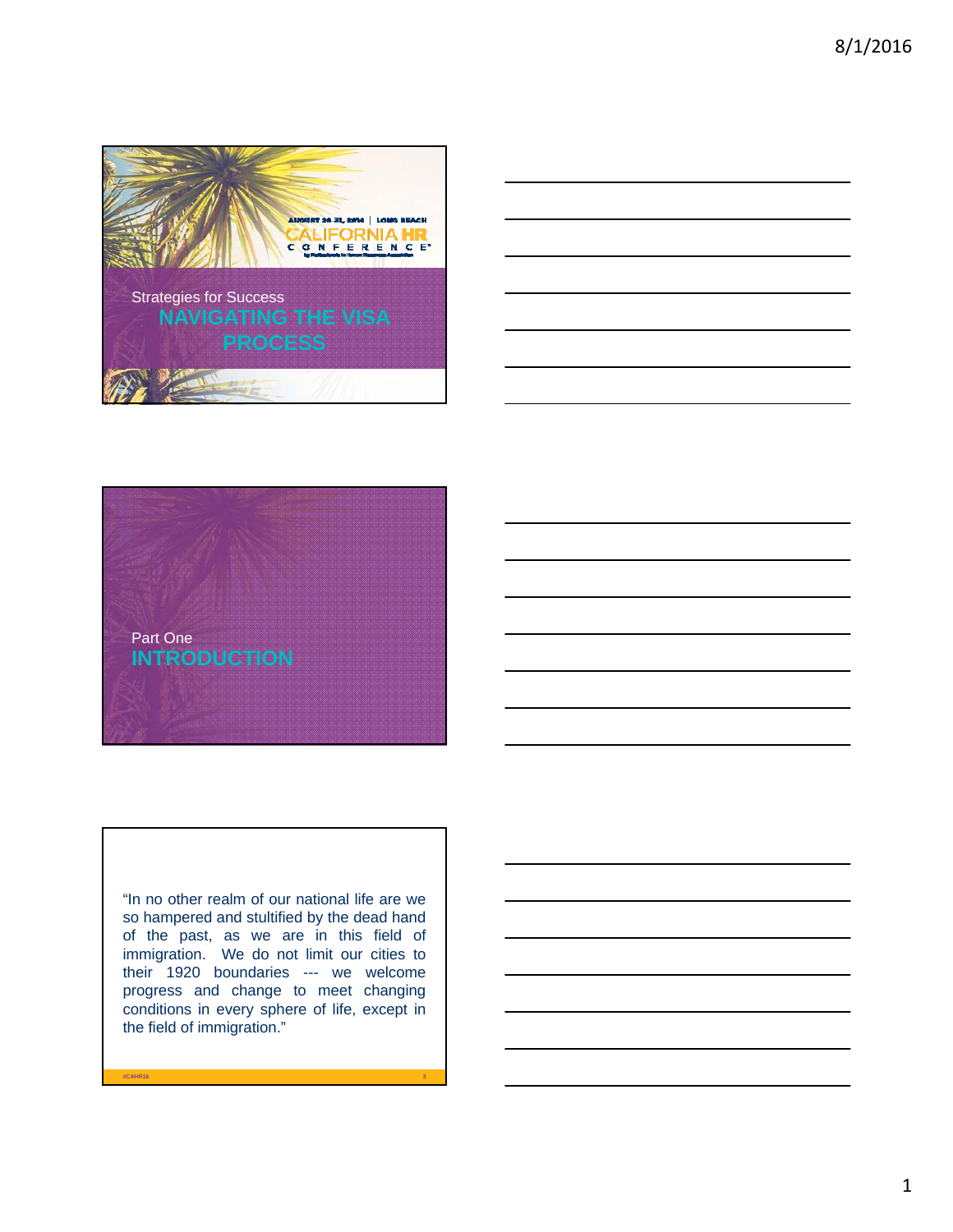"The time to shake off this dead weight of past mistakes is now. The time to develop a decent policy of immigration – a fitting instrument of our foreign policy, and a true reflection of the ideals we stand for, at home and abroad is now."

**#CAHR16 4**





2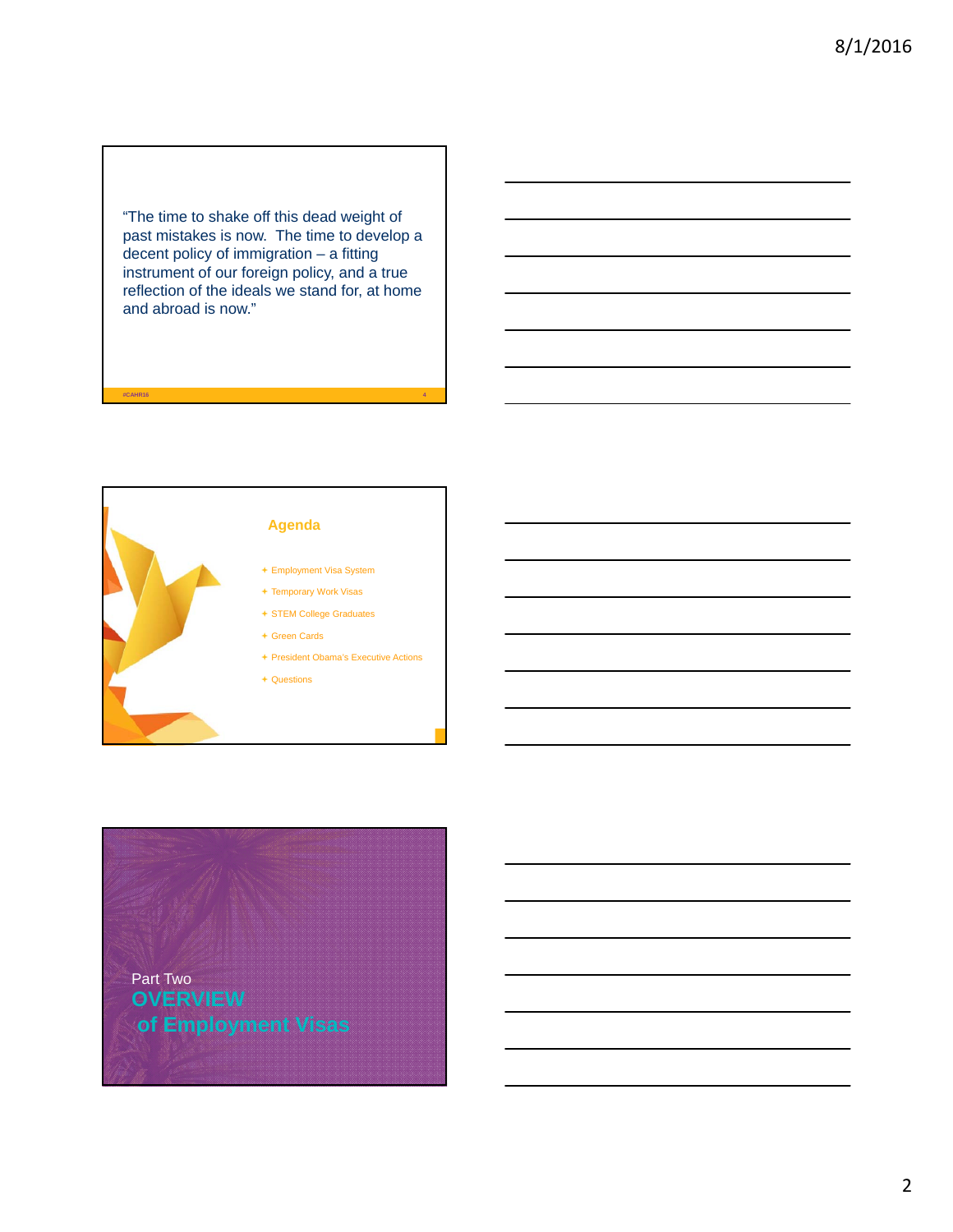## **Facts and Figures**

- USA population is 320 million;
- Nearly 1 million foreigners obtained U.S. green cards in fiscal 2013;
- Family reunification is top priority;
- 66% of green cards based on family relationships

#### **Employment Green Cards**

**#CAHR16 7**

- 140,000 visas a year
- 7% limit per country
- Protections for US workers
- 5 categories of employment green card visas
- Backlogs of 6-12 years for nationals of India and China

**#CAHR16 8**

**TEMPORARY WORK VISAS** Part Three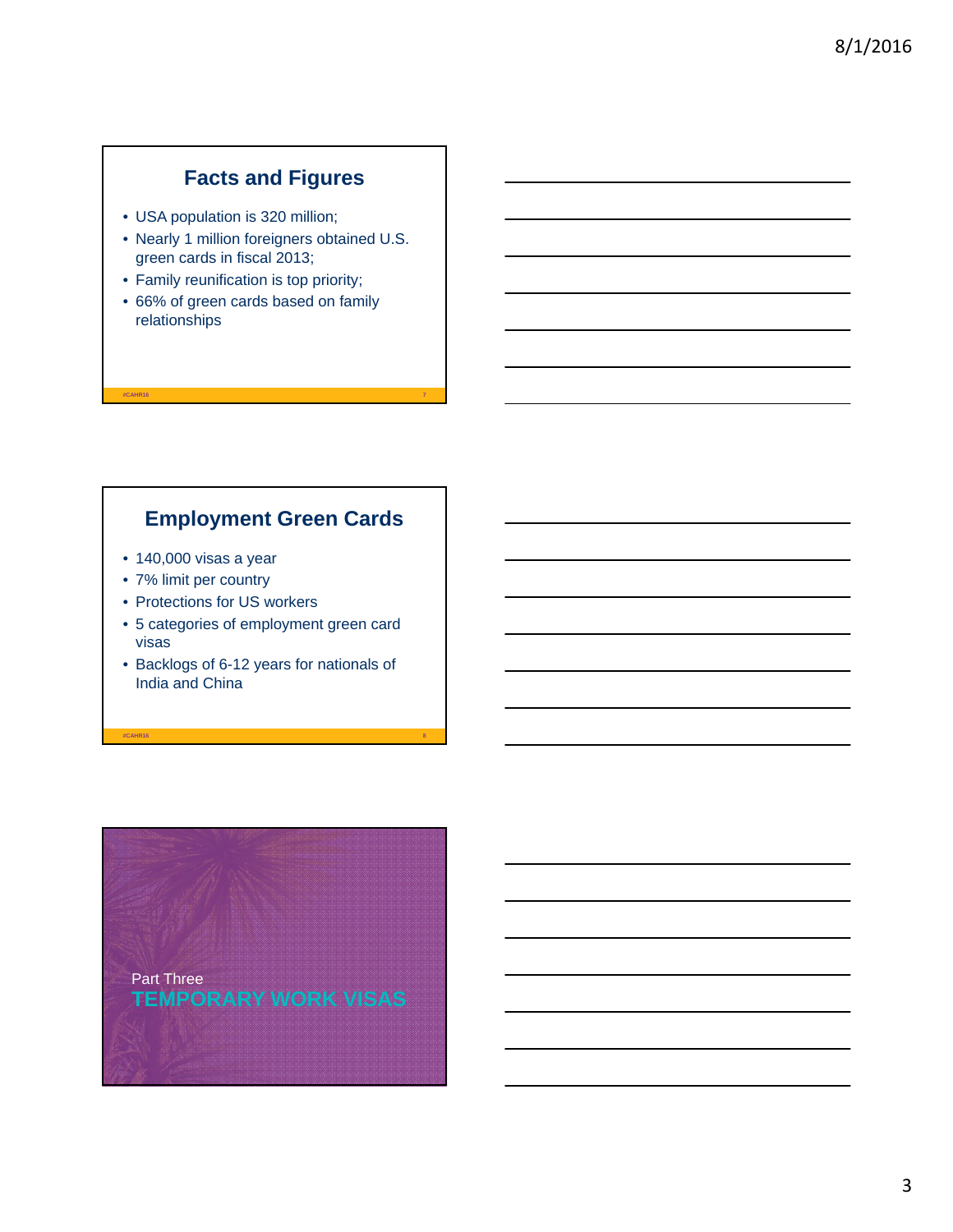#### **Business Visitor**

#### Visa Waiver

- Nationals of 38 countries do not need visas to visit;
- Exception: Born in Iraq, Syria, Iran, or Sudan -- or traveled there since March 1, 2011;
- Traveled to Libya, Somalia or Yemen since March 1, 2011.

## **B-1 Visa Approvals**

**#CAHR16 10**

Purpose: To negotiate contracts, consult with clients, attend conventions, assist foreign business on temp basis.

*Ex: Business trainers, trainees, equipment installer pursuant to sales contract, corporate personnel setting up U.S. subsidiary*

# **B-1 Visa Denials**

**#CAHR16 11**

Not Allowed: To perform skilled or unskilled labor for gainful employment

*Ex: Entertainers, construction workers, tech workers under contract*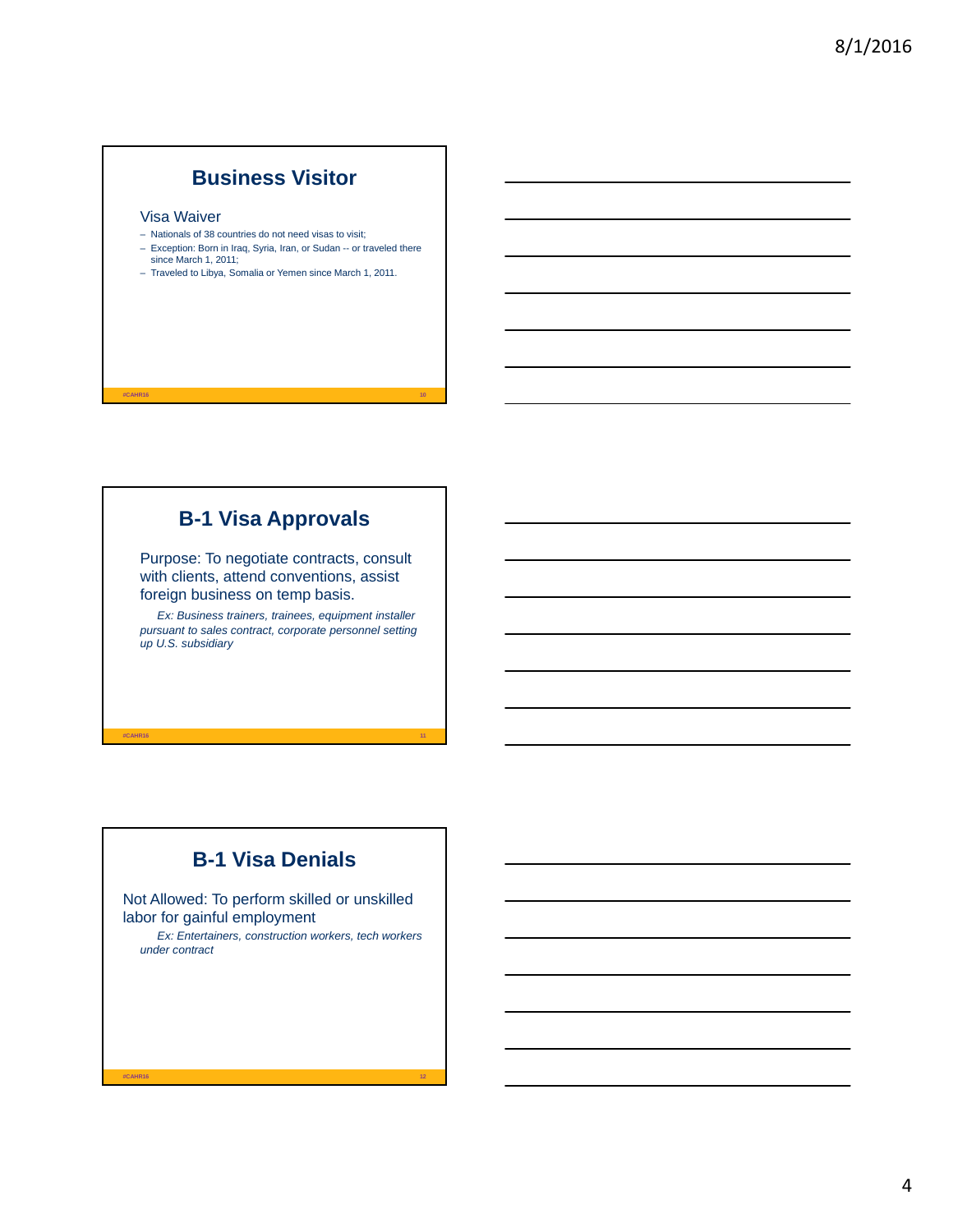



## **Best Practices for B-1 Visa**

- Specify proposed activities and legal basis;
- Apply well in advance
	- Delays in India of up to 100 days for consular interview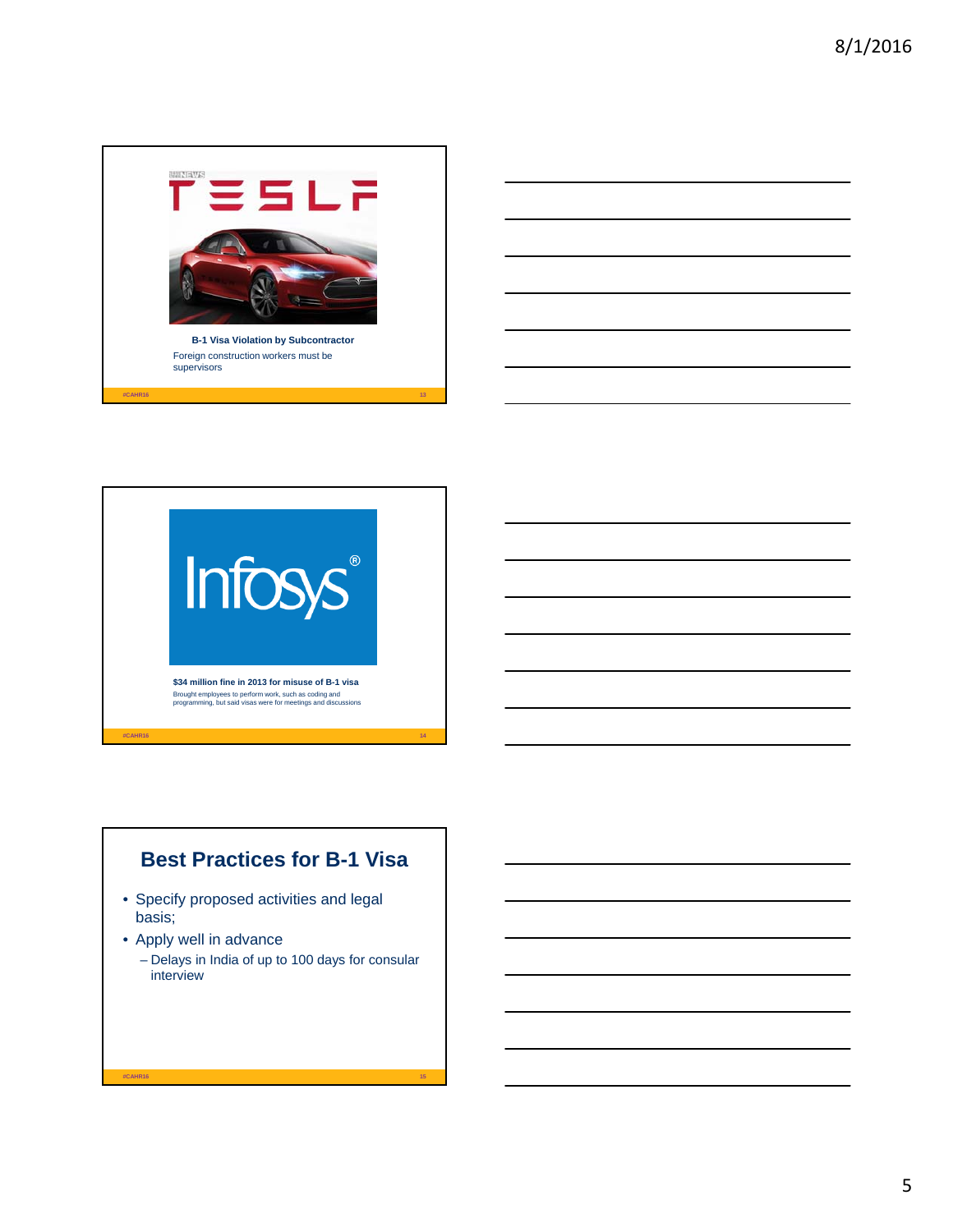

#### **H-1B Visa**

- Specialty occupations
- Highly specialized knowledge
- Bachelor's degree or higher in specialty
- Employer must pay "required wage" actual wage or prevailing wage, whichever is higher

**#CAHR16 17**

# **H-1B Visa**

- 65,000 visas per year
- 20,000 additional visas for U.S. advanced degree applicants

**#CAHR16 18**

• Exemptions for higher education and affiliated non-profit and research organizations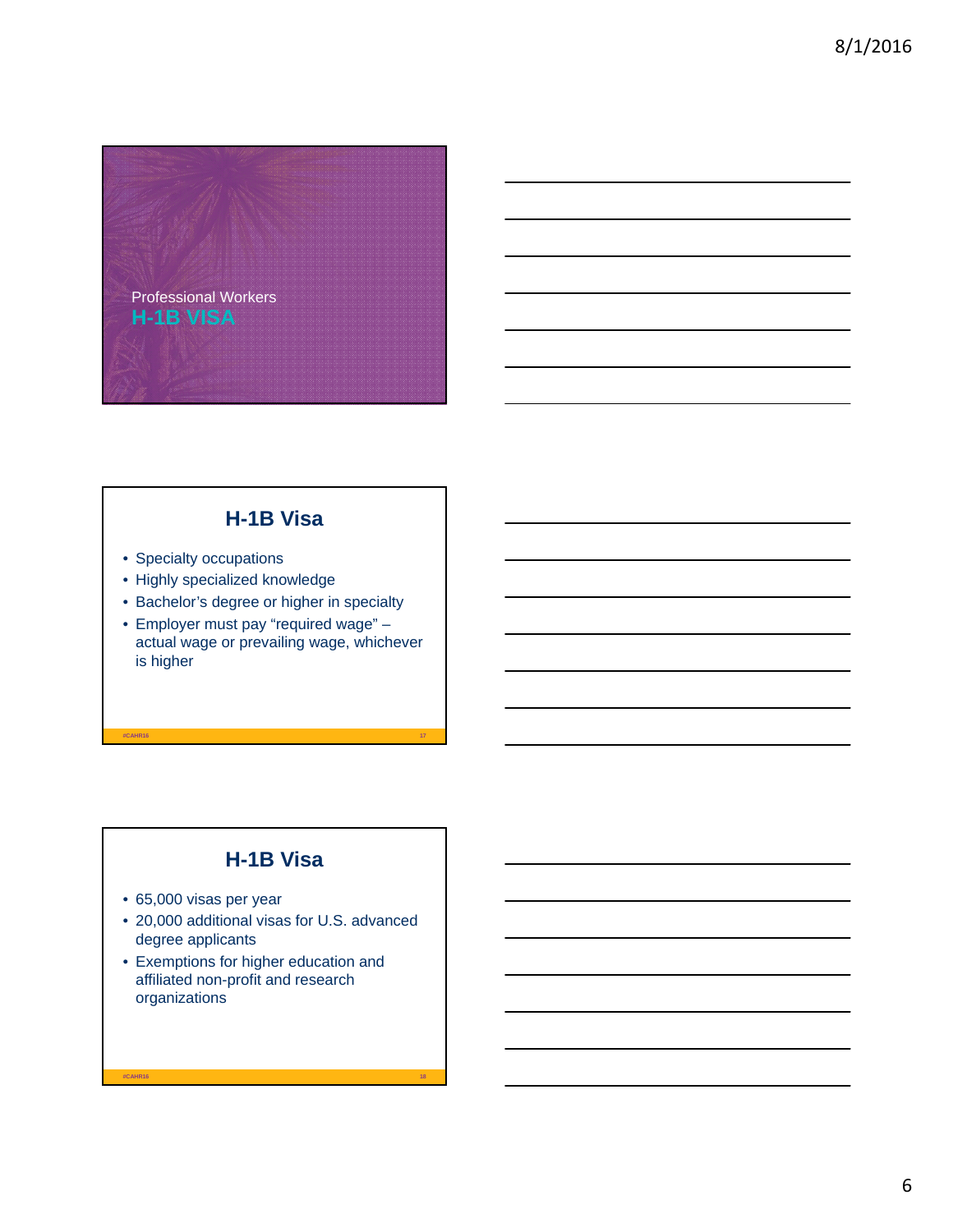#### **H-1B Lottery**

- Apply April 1 for Oct. 1 start;
- 236,000 applicants in FY 2017;
- Nearly 2/3 rejected;
- 70% of visas in 2014 went to workers from India;
- No limit on number of applications a company can submit; but only one per applicant;
- 13 outsourcing/consultancy companies took nearly 1/3 of visas

**#CAHR16 19**

#### **Labor Condition Application**

- 1) Pay the same as other workers with similar qualifications OR pay the prevailing wage, whichever is higher;
- 2) Employment will not adversely affect working conditions of US workers;
- 3) No strike or lockout;
- 4) Current employees notified of intent to hire H-1 workers.
- Additional attestations for H-1B dependent employers

**#CAHR16 20**

#### **LCA**

• Post notice of intent to file LCA for 10 days in 2 conspicuous sites at worksite;

-- Number of H-1B Nonimmigrants, Rate of Pay, Position Title, Period of Employment, Place of Employment, Contact Information

• Within 30 days of posting, file LCA online

**#CAHR16 21**

• LCA decision within 7 biz days of filing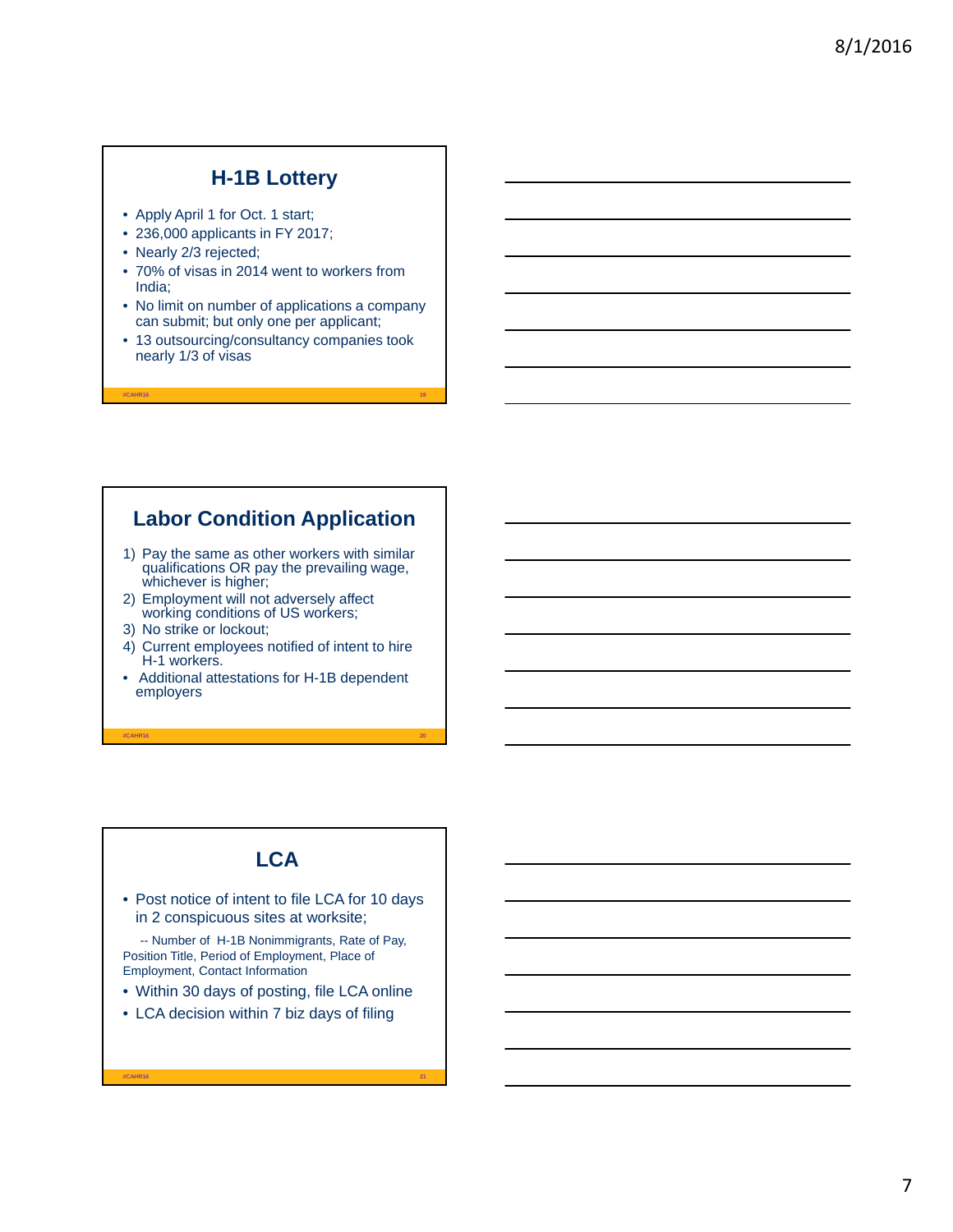#### **Websites**

#### Department of Labor

- FLC: http://www.flcdatacenter.com
- LCA: https://icert.doleta.gov/
- O\*Net: https://www.onetonline.org/
- US Citizenship and Immigration Services
- Form I-129: https://www.uscis.gov/i-129

**#CAHR16 22**

#### **Reminders for Staffing Companies**

- Pay "benched" employees
- Post LCA at subsequent employers' offices
- Prove that employer (not contractor) controls worker (through salary, benefits, oversight)
- File amended H-1B if subcontracted employee changes geographic location area (MSA)

**#CAHR16 23**

## **H-1B Entrepreneurs**

**#CAHR16 24**

- Global Entrepreneur in Residence
- Universities are cap-exempt
- STEM graduates

http://www.globaleir.org/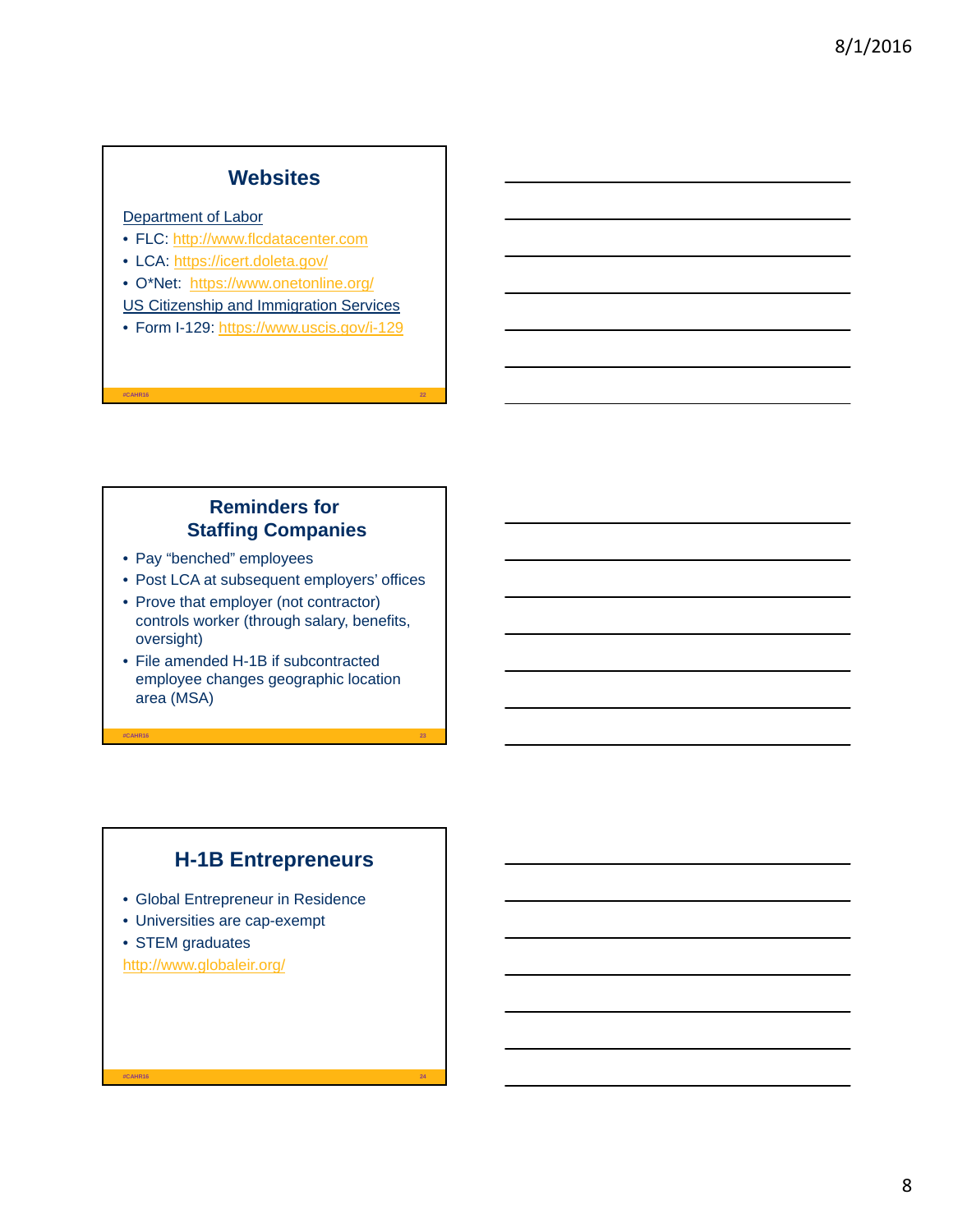

#### **L-1A for Multinational Exec/Manager**

- Must have worked 1 of last 3 years in company abroad;
- Executives should direct goals and policies; not admin duties;
- Managers must supervise professionals or manage "essential function"

**#CAHR16 26**

• Spouse eligible for work permit

#### **L-1B Specialized Knowledge**

- Distinct or uncommon knowledge of company product, or advanced (greatly developed) knowledge
- 
- 
- The knowledge:<br>1. Is not generally found in industry<br>2. Is particularly beneficial to employer's competiveness<br>3. Has resulted in assignments that significantly enhanced employer's productivity,<br>image, competiveness, or fi
- 
- 4. Can be gained only through prior experience with employer 5. Cannot be easily transferred or taught to another individual
- 6. Is significant, complex, or of a highly technical nature
- If meet at least one factor, may satisfy "preponderance of evidence" standard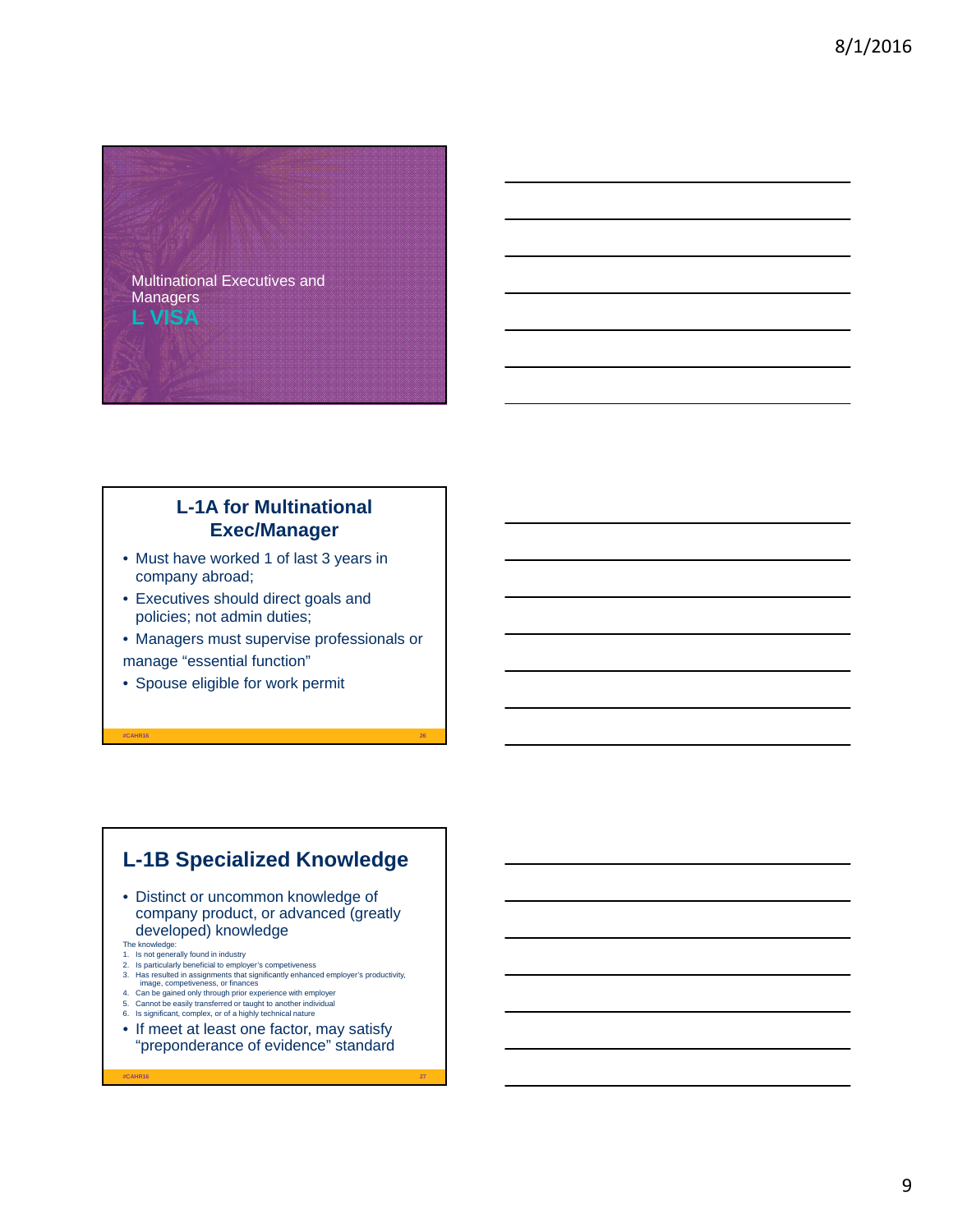## **L-1B Visa Approvals**

- Tech support engineer w/advanced knowledge of mechanical components;
- Senior sales engineer for company that manufactures unique superplastic forming products;
- Marketing specialist for special steels

**#CAHR16 28**

## **L-1B Visa Denials**

- Marketing manager for co. with specialized patented herbicide;
- Consultant providing assistance with software system

## **Blanket L petition**

**#CAHR16 29**

Establishes intracompany relationship for future L visa applicants if company:

- Has 3 or more branches in US and abroad;
- Has US office for at least one year;
- Combined US sales of \$25 million, *or* 1,000 employee workforce, *or* >9 L visa approvals in last year.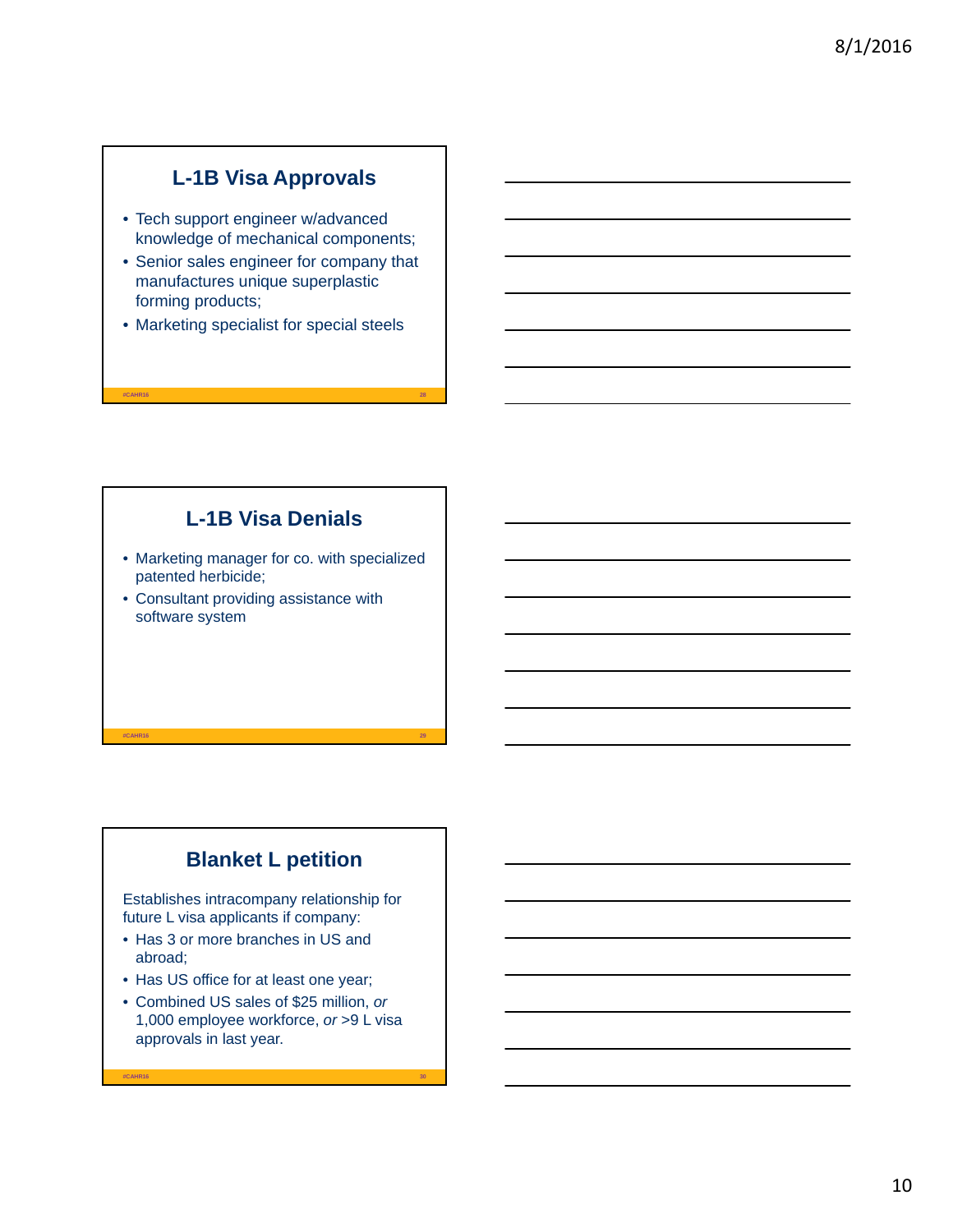

## **O-1 Visa**

- O1A: Extraordinary ability in science, education, business, athletics;
- O1B: Arts and TV/film;
- Can be extended indefinitely;
- Requires consultation letter from union or peer group;

**#CAHR16 32**

• Temporary visa vs. green card.

## **Criteria for O-1A**

- 1. Awards
- 2. Member of org. that requires outstanding achievement
- 3. Published material about employee in professional or trade media
- 4. Judgment of the employee's work by others
- 5. Original scientific or scholarly work of major significance
- 6. Authorship of scholarly work
- 7. Employed in critical or essential capacity at organization with distinguished reputation
- 8. Has or will command high salary compared to others in field.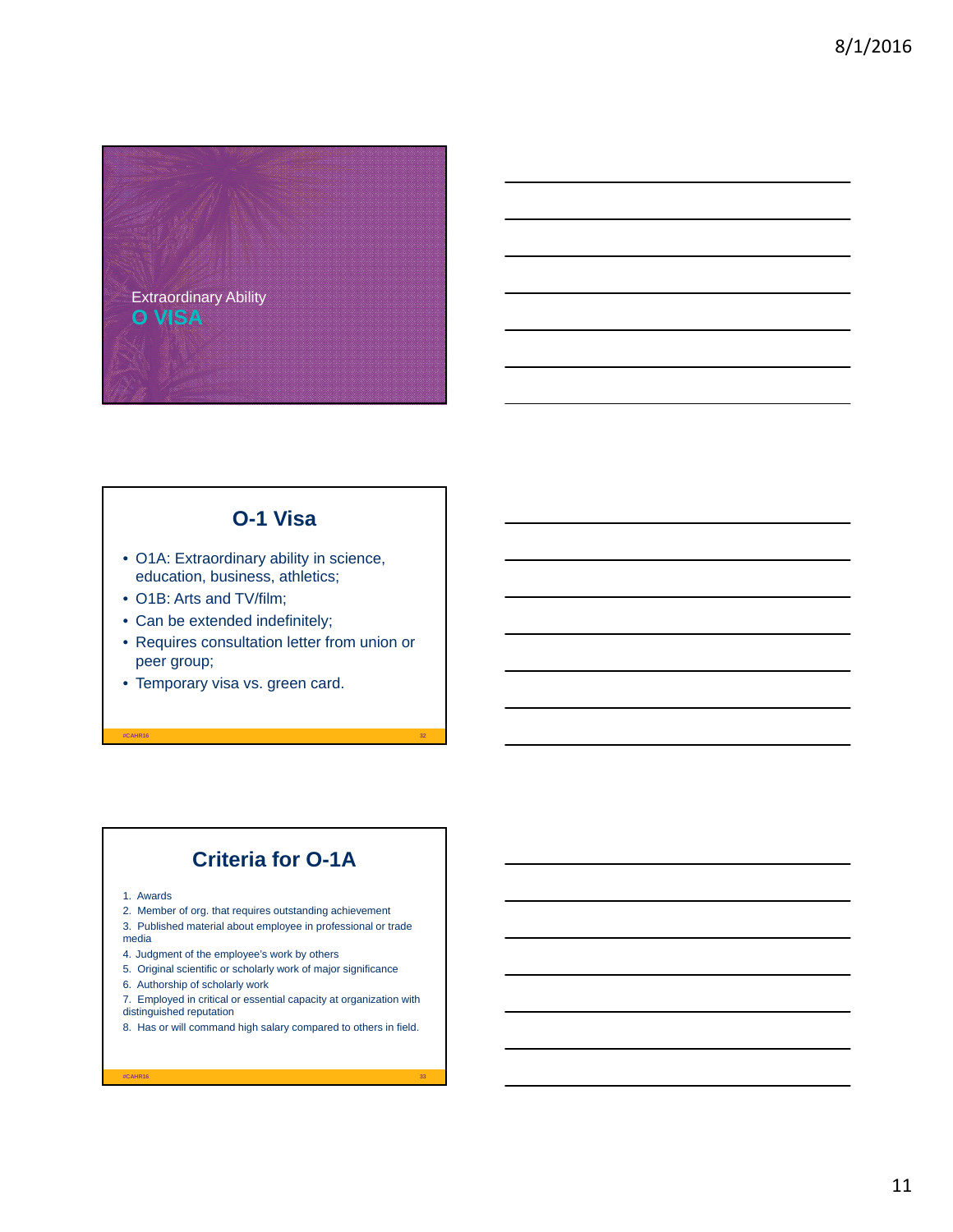#### **TN Visa**

- Available to professionals from Canada and Mexico;
- Up to 3 years, can be renewed indefinitely;
- Avoids USCIS;
- Must be a listed profession:

http://www.sice.oas.org/trade/nafta/chap-162.asp

**#CAHR16 34**



#### **Expanded Optional Practical Training for STEM graduates**

- Went into effect on May 10, 2016
- 36 month OPT for STEM grads
- Can use additional STEM degree for another 36 months
- Must submit form I-983 to Designated School Officer (DSO) w/in 10 days of start date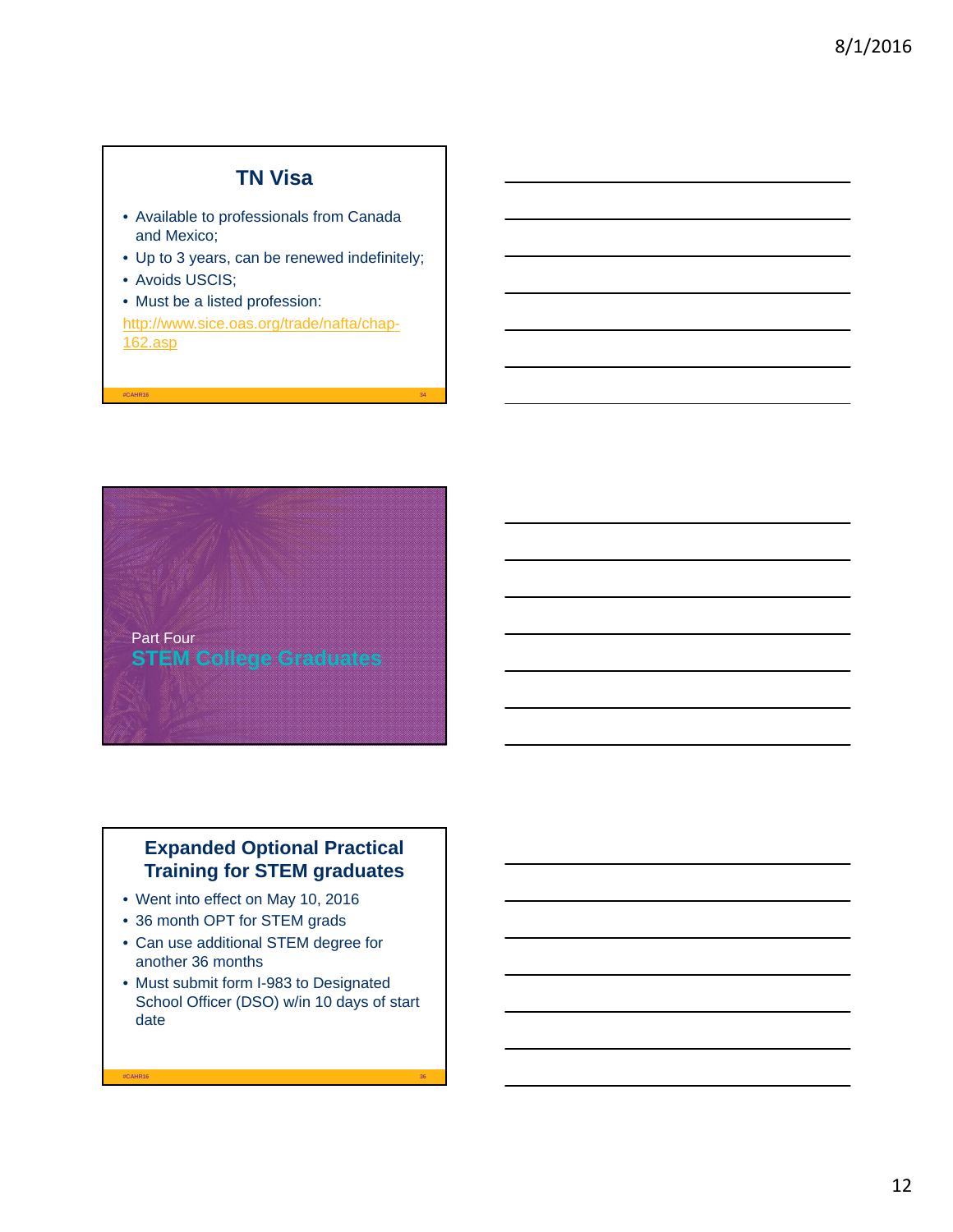#### **Form I-983 & Training Plan**

- Terms and conditions similar to US worker
- Will not take job of US worker
- Describe tasks, supervision, skills gained, metrics for evaluation

**#CAHR16 37**

- Annual student evaluations
- Job must relate to STEM degree
- DSO must sign off on training plan
- No staffing companies



#### **Green Card Preference System**

**#CAHR16 39**

#### EB-1 Priority Workers

- a. Extraordinary Ability
- b. Outstanding Professors/Researchers
- c. Multinational Executives/Managers

#### Considerations:

- No labor certification required;
- Shorter or no wait for visa;
- Worker can change employers.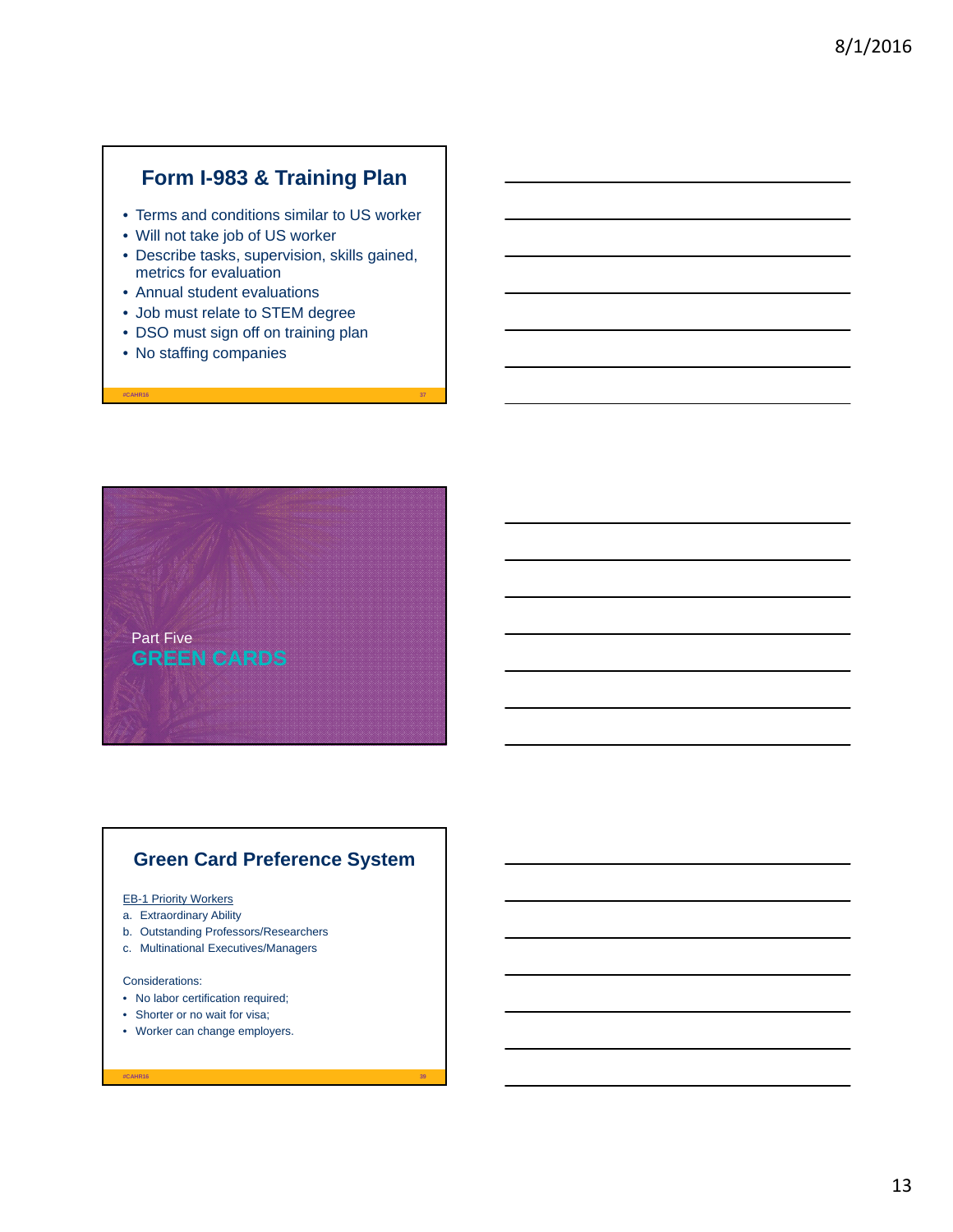#### **Second Preference (EB-2)**

- i. Advanced degree professional (master's or bachelors + five years' experience)
- ii. Exceptional ability in sciences, arts or business
	- Labor certification required unless obtain National Interest Waiver

#### **Third Preference (EB-3)**

**#CAHR16 40**

- i. Professionals with bachelor's degree
- ii. Skilled Workers
	- -- requires at least 2 years' training or experience
- iii. Other Workers
	- -- less than 2 years' training or experience

**#CAHR16 41**

#### **Labor Certification Process**

- No U.S. worker is qualified and willing to take job;
- Foreign worker will not displace US worker or harm wages or working conditions of U.S. worker;

**#CAHR16 42**

• Test labor market by placing ads and interviewing applicants.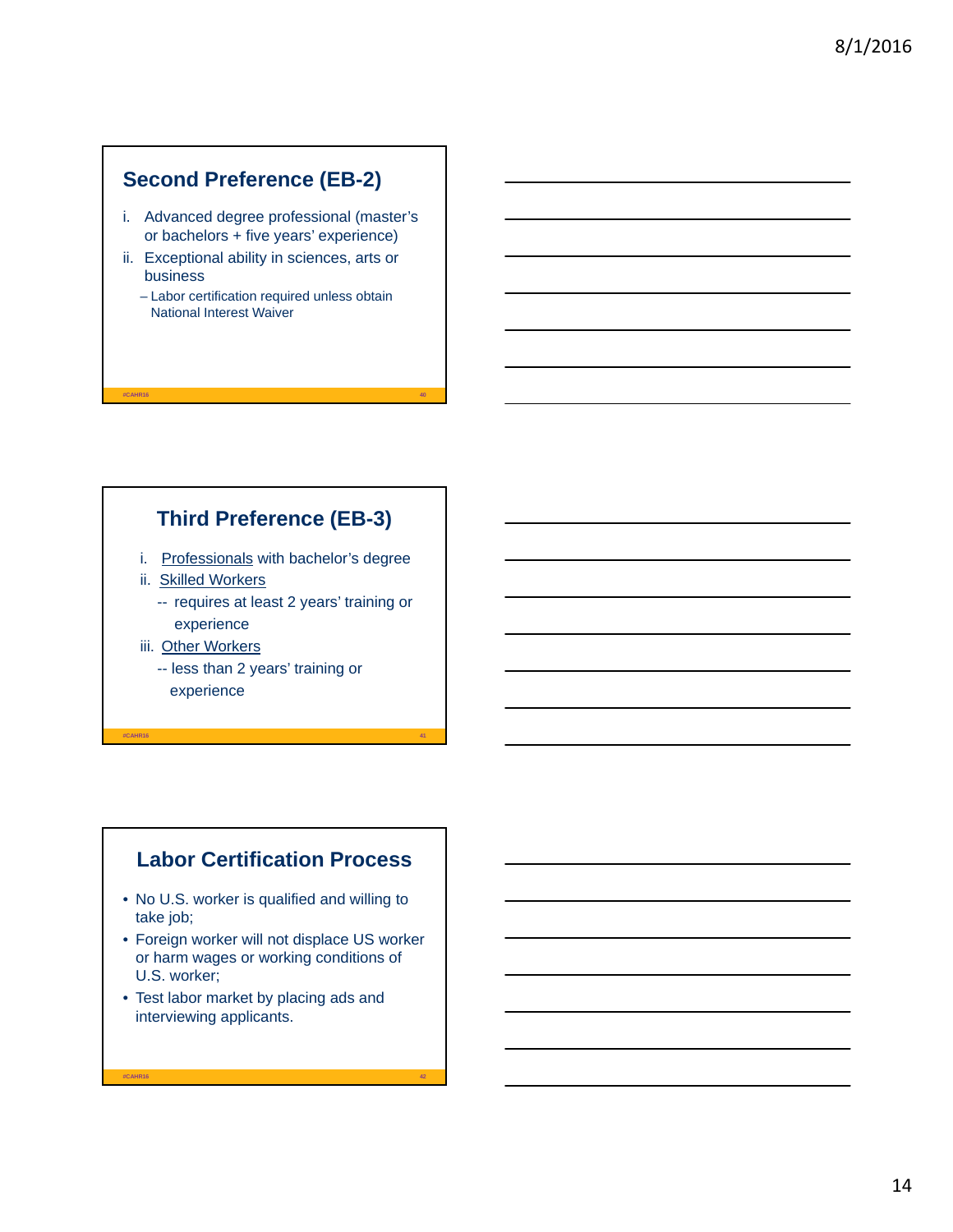#### A. APPLICATION FINAL ACTION DATES FOR EMPLOYMENT-BASED PREFERENCE CASES

A. APPLICATION FINAL ACTION DATES FOR EMPLOYMENT-BASED PRETERENCE CASES<br>on the chart below, the listing of a date for any class indicates that the class<br>is oversubscribed (see paragraph 1); "C" means current, i.e., numbers

|                                 | All Charge-<br>ability Areas CHINA-<br>Except Those<br>Listed | mainland<br>born | EL SALVADOR<br>GUATEMALA<br>HONDURAS | INDIA   | MEXICO  | PHILIPPINES |
|---------------------------------|---------------------------------------------------------------|------------------|--------------------------------------|---------|---------|-------------|
| Employment-<br>Based            |                                                               |                  |                                      |         |         |             |
| 1st                             | c                                                             | 01JAN10          | Ċ                                    | 01JAN10 | c       | c           |
| 2nd                             | 01FEB14                                                       | 01JAN10          | 01FEB14                              | 15NOV04 | 01FEB14 | 01FEB14     |
| 3rd                             | 15MAR16                                                       | 01JAN10          | 1SMAR16                              | 08NOV04 | 15MAR16 | 15MAY09     |
| Other<br>Workers                | 15MAR16                                                       | 01JAN04          | 15MAR16                              | 08NOV04 | 15MAR16 | 15MAY09     |
| 4th                             | ć                                                             | C                | 01JAN10                              | 01JAN10 | 01JAN10 | c           |
| Certain<br>Religious<br>Workers | è                                                             | c                | 01JAN10                              | 01JAN10 | 01JAN10 | ċ           |
| 5th<br>Mon-Daninna              | c                                                             | 15FEB14          | c                                    | c       | c       | c           |



The chart below reflects dates for filing visa applications within a timeframe justifying immediate action in the application process. Applicants for immigrant visas who have a priority date e<u>arlier than</u> the explication

The "C" listing indicates that the category is current, and that applications may<br>be filed regardless of the applicant's priority date. The listing of a date for any<br>category indicates that only applicants with a priority

Visit <u>www.uscis.gov/visabulletininfo</u> for information on whether USCIS has<br>determined that this chart can be used (in lieu of the chart in paragraph 5.A.)<br>this month for filing applications for adjustment of status with U

| Employment-<br><b>Based</b>  | <b>All Chargeability</b><br><b>Areas Except</b><br><b>Those Listed</b> | CHINA-<br>mainland born | <b>INDIA</b> |              | <b>MEXICO PHILIPPINES</b> |
|------------------------------|------------------------------------------------------------------------|-------------------------|--------------|--------------|---------------------------|
| Ist                          |                                                                        |                         |              |              |                           |
| 2nd                          |                                                                        | 01JUN13                 | 01JUL09      |              |                           |
| 3rd                          |                                                                        | 01MAY15                 | 01JUL05      | кc           | 01JAN13                   |
| Other Workers                |                                                                        | 01AUG09                 | 01JUL05      | $\mathbf{C}$ | 01JAN13                   |
| 4th                          |                                                                        | Ċ                       |              |              |                           |
| Certain Religious<br>Workers |                                                                        |                         |              |              |                           |
|                              |                                                                        |                         |              |              |                           |

# **President Obama's EXECUTIVE ACTIONS** Part Six